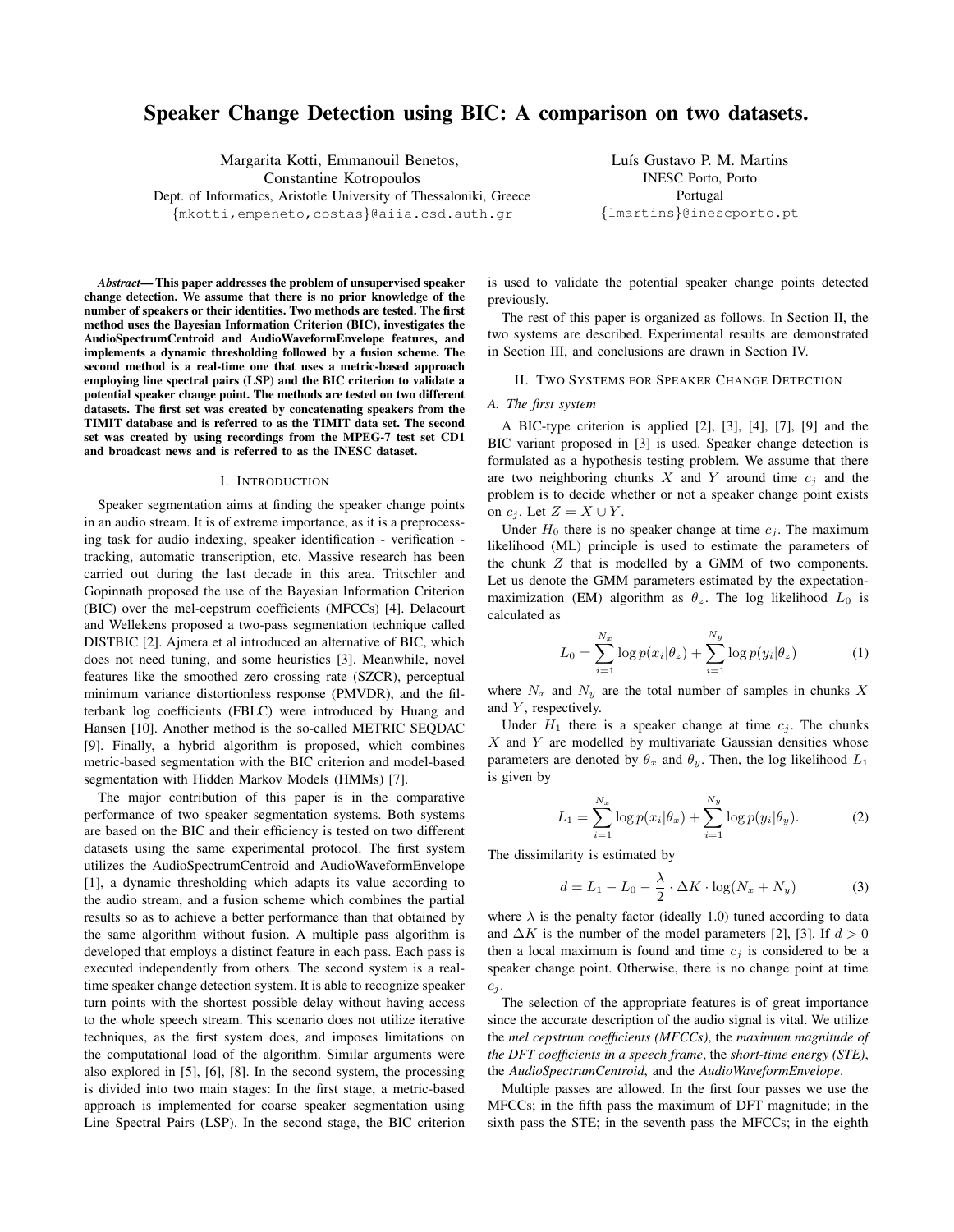pass the AudioSpectrumCentroid; in the ninth pass the maximum of DFT magnitude, and in the last pass AudioWaveformEnvelope. The reason why multiple passes are employed is that after each pass, the number of chunks is decreased, because specific potential change points are discarded being false. So the length of chunks is becoming larger. Several researchers have come to the conclusion that the larger the chunks are, the better the performance is, because enough data are available for accurate speaker model estimation [2], [4], [5], [6], [8], [10]. The decisions taken in one pass are fed to the next pass as in a Bayesian network.

Every speaker is represented with a multivariate Gaussian probability density function. So for every speaker we keep the mean vector  $\mu$  and the covariance matrix  $\Sigma$  that are automatically updated when more data are available. Utilizing the fact that the chunks are becoming larger, we employ a constant updating of the speaker models [5], [6], [8], [10].

The dynamic thresholding refers only to scalar features. We start with an ad hoc threshold  $t$  which may vary. The ad hoc threshold is determined after a considerable number of experiments during which we measure the efficiency of different thresholds and then we retain the threshold which maximizes the efficiency. Let us consider a recording that has I chunks and  $I - 1$  possible speaker change points. The value of  $I$  is determined at the previous pass. We test the possible speaker change point  $c_i$  which lays between chunks k and  $k + 1$ . If  $f(k)$  is the current feature value computed at chunk k, we estimate  $f(k)$  and  $f(k + 1)$  and then we calculate the value of the absolute difference between these values denoted by  $\epsilon$ :

$$
\epsilon = |f(k+1) - f(k)|.\tag{4}
$$

Let  $\bar{\epsilon}$  be the mean value of  $\epsilon$  over all chunks of a recording. The value of  $\bar{\epsilon}$  is compared to t, whose value is adjusted by adding or reducing 0.5% of  $\epsilon$  and the new adjusted threshold  $t'$  is:

$$
t' = \begin{cases} t + 0.005 \cdot \bar{\epsilon} & \text{when } t < \bar{\epsilon} \\ t - 0.005 \cdot \bar{\epsilon} & \text{when } t > \bar{\epsilon}. \end{cases}
$$
 (5)

In order to estimate the GMM that is needed in (1) the EM algorithm is used, which may converge at local minima. However, there is no guarantee that this local minimum coincides with the global minimum or that there is only one local minimum. This issue, combined with the fact that BIC is a weak classifier leads us to propose a fusion scheme. Thus, we could theoretically reduce the error introduced by the EM algorithm by repeating the experiment multiple times, say  $R$  times. In other words, a majority voting takes place in each pass. To be more specific, for each pass we obtain a set of possible speaker turn points. Let us denote it by  $C_i$  =  ${c_1, c_2, \ldots, c_i}$ , where i is the running number of the experiment and  $c_1, c_2, \ldots, c_j$  are the potential speaker change points. The final set of change points  $C_f$  of that pass consists of those potential speaker change points  $c_i$  that make their appearance at a sufficient frequency  $S$ . Both  $R$  and  $S$  are determined heuristically. Typical values for  $R$  and  $S$  are 5 and 4, respectively. The algorithm is summarized as follows.

1) Initialize  $R, S, C_f = \emptyset$ 

2) for 
$$
i = 1 : R
$$
 find  $C_i = \{c_1, c_2, ..., c_j\}$ 

3)  $\forall$  c<sub>j</sub> in all  $\mathcal{C}_i$ 

if Total-Count-Of- $c_j > S$  then  $C_f = C_f \cup \{c_j\}.$ 

where by the term Total-Count-Of- $c_j$  we denote the number of times the potential speaker change point  $c_j$  appears in all possible speaker turn points sets  $C_i$ ,  $i = 1, 2, ..., R$ . Diagrammatically, the algorithm is depicted as a directed graph in Figure 1 which represents a causal network in the horizontal direction. Apparently,

pass1 affects pass2-pass10 and so on. Finally,  $f, f', f''$  are the features that are implemented in each pass.



Fig. 1. The flow of the first algorithm.

# *B. The second system*

The second system starts by down-sampling the input speech audio to 8 kHz, 16 bits mono channel format and applying preemphasis. The speech stream is then divided into frames with a duration of 25ms that do not exhibit overlap between each other. Zero crossing rate (ZCR), STE, and 10-order LSP features are extracted to a feature vector. The system considers only voiced parts of the speech signal, using ZCR and STE features to discard unvoiced and silence frames. In a first stage, speaker change detection is coarsely performed using a metric-based approach to calculate the distance between consecutive speech segments. Assuming that the LSP features are Gaussian distributed, each speech segment can be represented by a multivariate Gaussian  $\mathcal{N}(\mu, \Sigma)$ . The Kullback-Leibler (K-L) divergence shape distance [11] is then used to estimate the distance between two speech segments  $i$  and  $j$ :

$$
D(i,j) = \frac{1}{2} \text{tr}[(\boldsymbol{\Sigma}_i - \boldsymbol{\Sigma}_j)(\boldsymbol{\Sigma}_i^{-1} - \boldsymbol{\Sigma}_j^{-1})] \tag{6}
$$

where tr stands for the trace operator. The speech segments are formed by accumulating the necessary number of voiced frames until there are sufficient data to prevent ill-conditioned covariance matrices of the 10th-order LSPs used to model each speech segment. This implies that each speech segment should at least include 55 voiced frames which corresponds to a minimum segment duration of 1.375 sec of voiced speech. The hop size of the sliding of the segment window is 0.5 sec of voiced speech. As a consequence of this dynamic segment size and hop values, the absolute duration and start time of each speech segment is dynamically adjusted depending on the voiced content in each speech segment. This approach enables the system to be adapted to different speaking patterns and languages. On the other hand, the system output delay is not constant anymore, becoming dependent on this dynamic windowing design, which could be seen as a drawback. Using the presented K-L divergence shape distance, a potential speaker turn point can be detected between two segments whenever the following conditions are verified:

$$
D(i, i + 1) > D(i + 1, i + 2)
$$
\n(7)

$$
D(i, i + 1) > D(i - 1, i)
$$
 (8)

$$
D(i, i+1) > Th_i.
$$
\n<sup>(9)</sup>

The first two conditions guarantee that a local maximum exists. The third condition assures that a prominent distance peak is considered relevant. However, it is based on a threshold, whose value cannot be set trivially. Lu and Zhang [8] proposed an automatic threshold value defined as:

$$
Th_i = \alpha \frac{1}{N} \sum_{n=0}^{N} D(i - n - 1, i - n)
$$
 (10)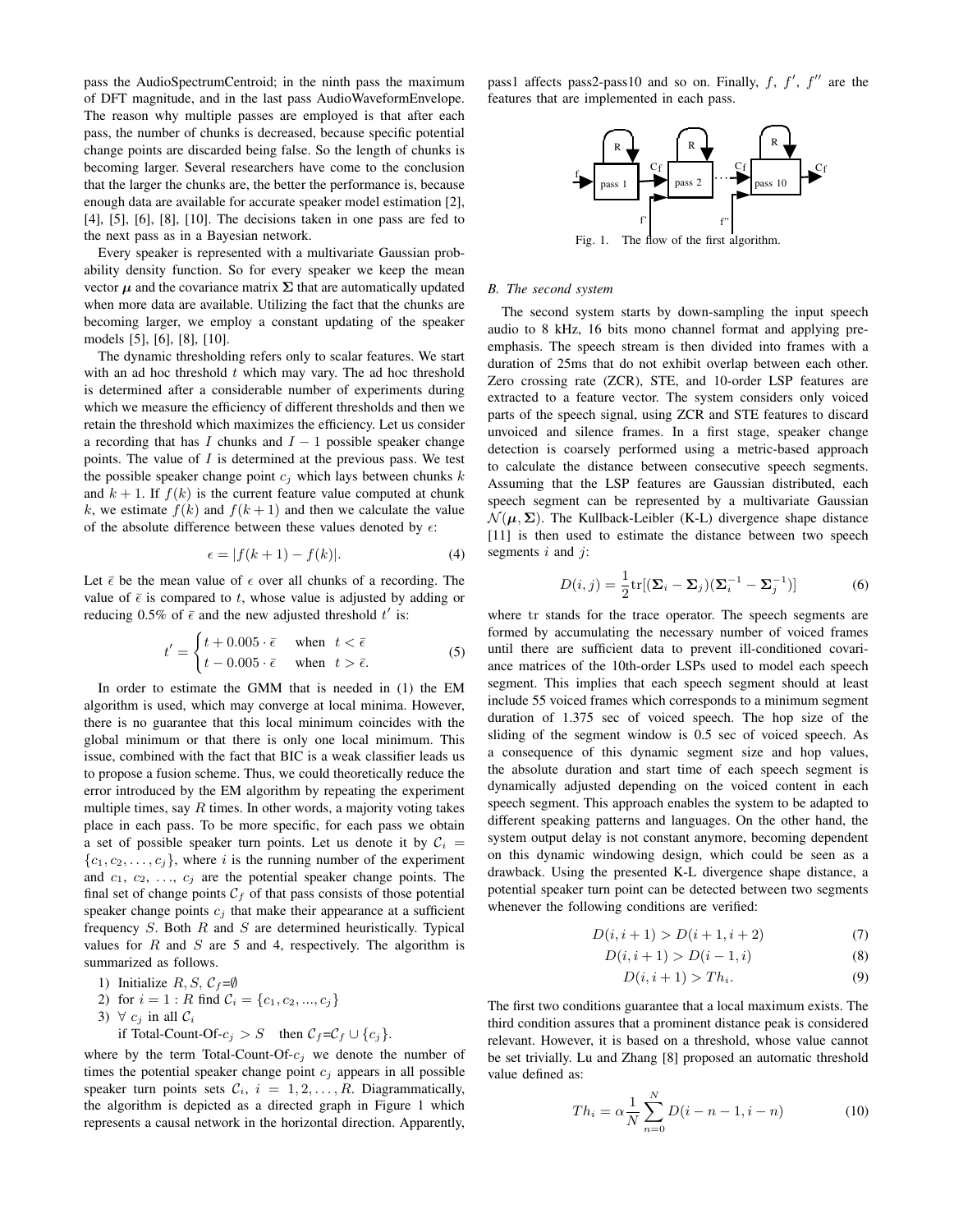where N is the number of past distances considered, and  $\alpha$  is a scaling factor. In this system we set  $N=3$  and use  $\alpha$  to tune the system response. Other techniques may be used to increase the confidence on the speaker change points identified by such a metric-based approach. One possibility is to use BIC to reduce the false alarm rate. Assuming two Gaussian models derived from two speech segments to be  $\mathcal{N}(\mu_1, \Sigma_1)$  and  $\mathcal{N}(\mu_2, \Sigma_2)$ , the corresponding number of feature vectors as  $N_1$  and  $N_2$ , and a single Gaussian model estimated using all feature vectors  $\mathcal{N}(\mu, \Sigma)$ , the BIC difference between the two models can be defined as:

$$
BIC(\Sigma_1, \Sigma_2) = \frac{1}{2} \cdot ((N_1 + N_2) \log |\Sigma| - N_1 \log |\Sigma_1| \quad (11)
$$

$$
-N_2 \log |\Sigma_2|) - \frac{1}{2} \cdot \lambda(\delta + \frac{1}{2}\delta(\delta + 1)) \log (N_1 + N_2)
$$

where  $\lambda$  is the penalty factor for the model complexity, and  $\delta$  is the feature dimension. If  $BIC(\Sigma_1, \Sigma_2)$  takes a positive value, the two speech segments are likely to originate from different speakers, so the speaker change point is accepted. Otherwise, no speaker change point is declared.

Although the technique seems to be threshold free, in practice  $\lambda$  serves as a threshold that has to be fine-tuned manually. Furthermore, BIC demands high amounts of data in order to produce accurate results. Consequently, the system should not rely solely on the small amount of data available in the two consecutive speech segments. So as new speech data are received, the system should incrementally update the speaker's model, as happens in the first system. Though, in the second system we utilize an approach similar to the one proposed in [8]. Speaker models are stored using a quasi-GMM approach, a non-iterative solution that allows realtime operation. We propose a somewhat different implementation of the quasi-GMM procedure. Assuming that no speaker change is detected at a determined point, instead of discarding the arriving speaker data when the model reaches a number of 32 Gaussian mixtures, this implementation marks the oldest mixture in the current speaker model to be replaced by the new mixture created (or updated) from the new speech segment data.

As soon as this new mixture weight becomes significant (i.e. as it models an increasing number of speech frames, achieving a weight comparable to the one of the mixture marked to be replaced), the replacement operation is carried out. This mechanism is potentially more robust to the effects of speakers whose voices start to present changes after talking for long periods of time, or to long-term changes in background noises or recording conditions.

We are in fact comparing the current speech segment modelled by the multivariate Gaussian  $\mathcal{N}(\mu_2, \Sigma_2)$ , with the current quasi-GMM speaker model having  $S$  Gaussian densities denoted by  $\mathcal{N}(\mu_{1j}, \Sigma_{1j}), j = 1, 2, \dots S$ , over  $N_{1j}$  feature vectors. The distance between the density model  $\mathcal{N}(\mu_1, \Sigma_1)$  and  $\mathcal{N}(\mu_2, \Sigma_2)$ can be roughly estimated as:

$$
D = \sum_{j=1}^{S} w_{1j} \, BIC(\Sigma_{1j}, \Sigma_2) \tag{12}
$$

where  $w_{1j} = \frac{N_{1j}}{N_1}$  and  $N_1 = \sum_{j=1}^{S} N_{1j}$ . Whenever  $D > 0$ , the potential speaker change previously detected by the metricbased approach is confirmed as a real speaker boundary by the BIC refinement procedure.

#### III. EXPERIMENTAL RESULTS

In order to assess the performance of the aforementioned algorithms two different datasets were utilized. The first set was created by concatenating speakers from the TIMIT database and is referred

to as the TIMIT data set. TIMIT is an acoustic-phonetic database including 6300 sentences and 630 speakers who speak English. The audio format is PCM, the audio samples are quantized in 16 bit, the recordings are single-channel, the mean duration is 3.28 sec and the standard deviation (st. dev.) is 1.52 sec. The second set was created by using recordings from the MPEG-7 test set CD1 and broadcast news and is referred to as the INESC dataset. In the second set, the audio format is PCM, the audio samples are quantized in 16 bit, the recordings are single-channel the mean duration is 19.81 sec and the st. dev. is 27.08 sec.

Two pairs of figures of merit are used to assess the performance of a speaker change detection system. On the one hand, one may use the false alarm rate  $(FAR)$  and the miss detection rate  $(MDR)$ defined as:

$$
FAR = \frac{FA}{GT + FA} \quad MDR = \frac{MD}{GT} \tag{13}
$$

where FA denotes the number of false alarms, MD the number of miss detections and GT stands for the actual number of speaker turns, i.e. the ground truth. A false alarm occurs when a speaker turn is detected although it does not exist, a miss detection MD occurs when the process does not detect an existing speaker turn. On the other hand, one may employ the precision (PRC) and recall  $(RCL)$  rates given by:

$$
PRC = \frac{CFC}{DET}
$$
 (14)

$$
RCL = \frac{CFC}{GT} \tag{15}
$$

where CFC denotes the number of correctly found changes and DET is the number of the detected speaker changes. For the latter pair, another objective figure of merit is the  $F_1$  measure

$$
F_1 = \frac{2.0 \cdot PRC \cdot RCL}{PRC + RCL}
$$
\n(16)

that admits a value between 0 and 1. The higher its value is, the better performance is obtained. Between pairs FAR, MDR and PRC, RCL the following relationships hold:

$$
MDR = 1 - RCL \tag{17}
$$

$$
FAR = \frac{RCL \cdot FA}{DET \cdot PRC + RCL \cdot FA}.\tag{18}
$$

Tables I and II demonstrate the performance of the first system. In Table I the results for 10 randomly selected test recordings extracted from TIMIT database not included in the training set are demonstrated. The efficiency has been presumed dropping whenever the speaker's utterance has a duration of less than 1-2 sec, as it was expected [2], [4], [5], [6], [8], [10]. In Table II the respective results for 14 randomly selected files from INESC database are included.

Tables III and IV describe the performance of the second system. In Table III the results for the same 10 randomly selected test recordings extracted from the TIMIT database are demonstrated. In Table IV the respective results for 14 files from INESC database, which are the same as above, are shown. For both cases  $a$  is equal to 0.4 and  $\lambda$  is equal to 0.9.

### IV. CONCLUSIONS

The performance of two BIC-based speaker segmentation systems were compared in this paper. The first system puts a higher emphasis on the accuracy than the real-time operation. The second system favors real-time operation at the expense of performance accuracy. Each system was evaluated on two datasets. In the first dataset, where short dialogues are present, the first system yields